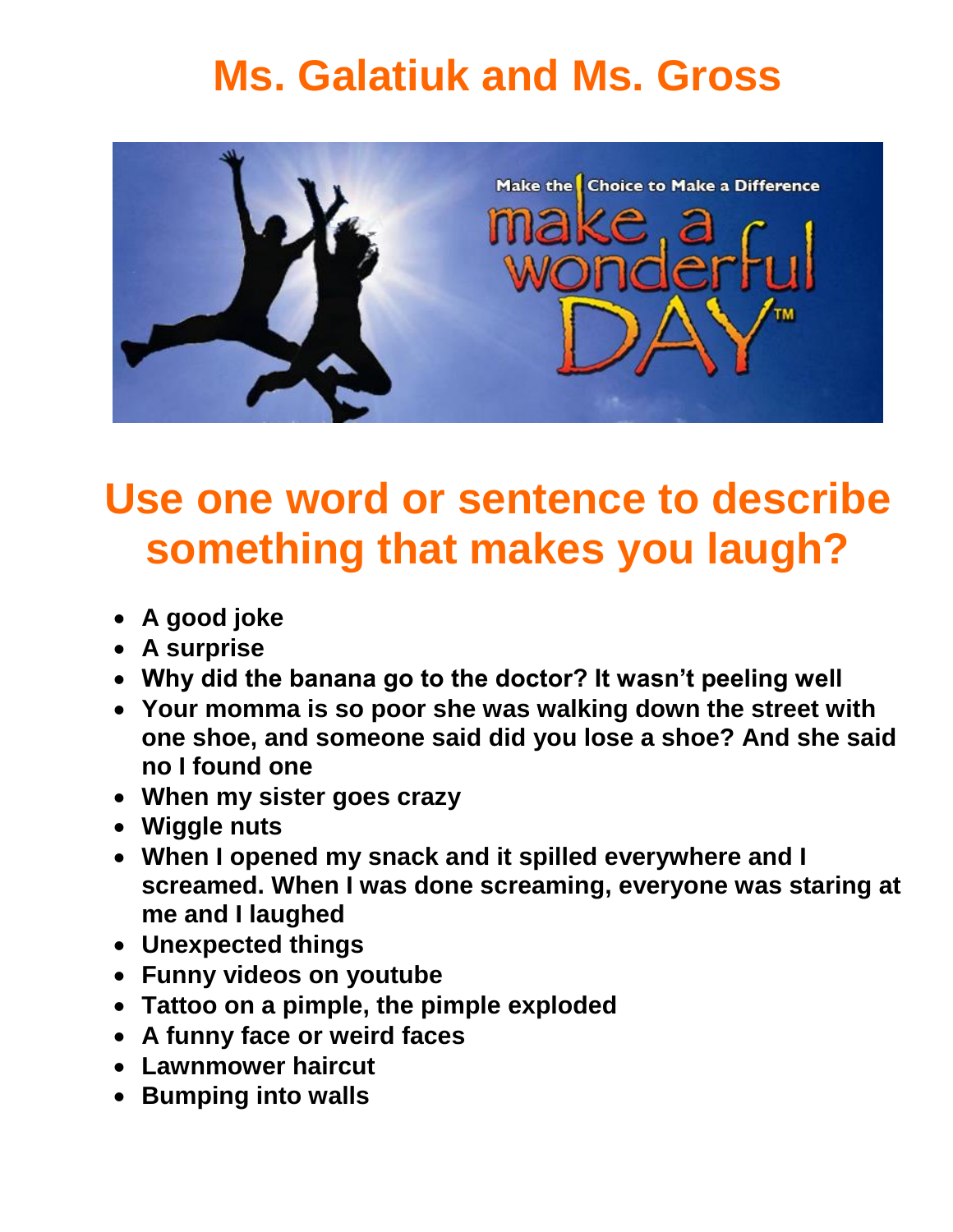- **Polka-dotted crocodiles**
- **What does an ear say when it is hurt or mad? I"m ear-ritated**
- **Funny accidents**
- **Giraffe with a purple tongue licked my hand**
- **What did the alien say to the gas pump? Get your finger out of your ear when I"m talking to you!**
- **Dogs that are scared of birds**
- **A talking parrot said "what are you looking at?"**
- **What does a statue say to the other statue? "woo-woo wake up here"**
- **Kissing hippos**
- **The cat was barking at the dog, because it went to barking school. It says "me-arf"**
- **Yoshi using toad as a pogo stick**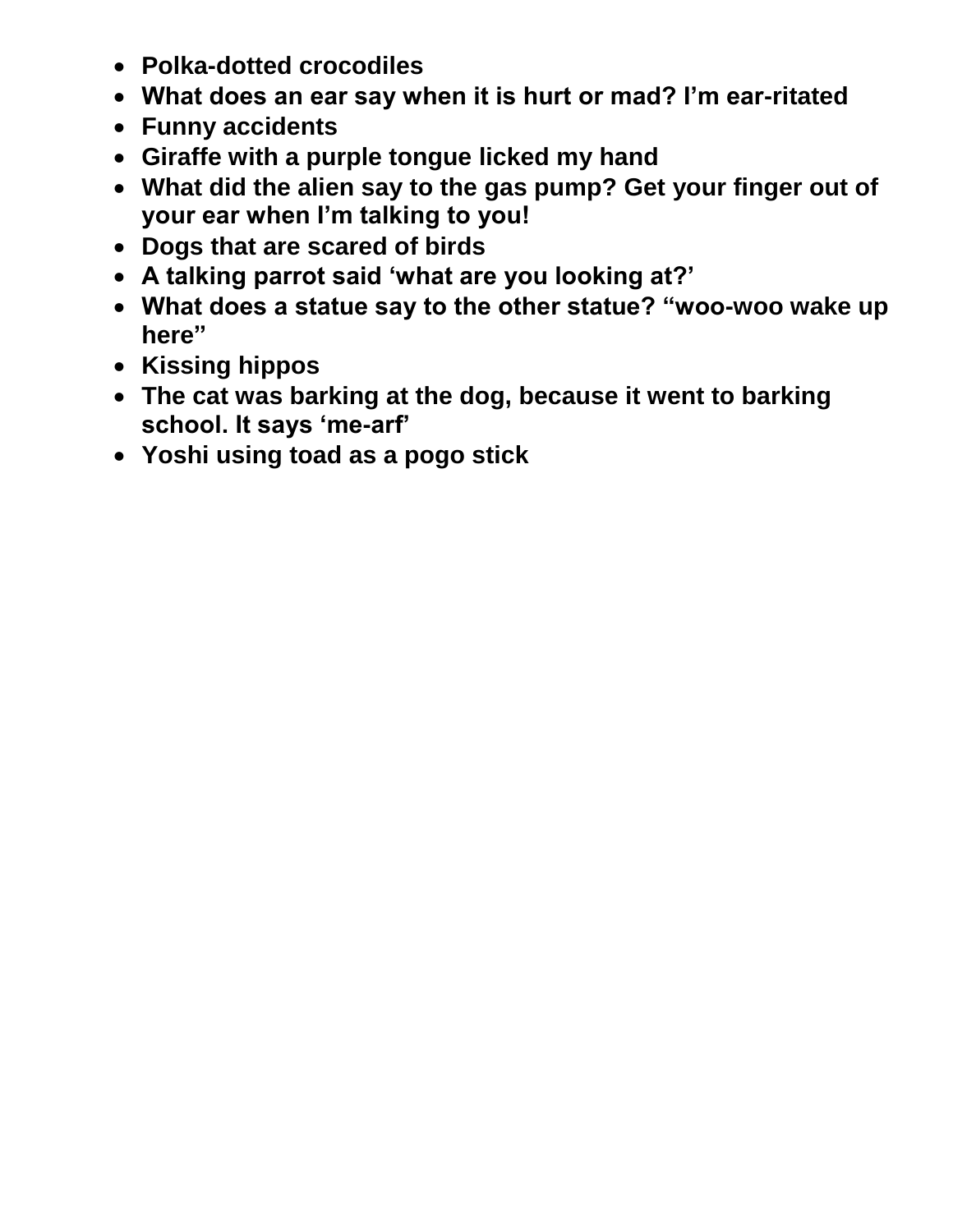# **Song titles**

- **Funny songs**
- **Silly songs today**
- **Happiness**
- **Have a rosy day**
- **I love the earth**
- **Silly days**
- **Funny monkey**
- **My younger days were always funny**
- **Have a crazy day**
- **Laughing my pants**
- **Ants in my pants**
- **Laughing monkeys**
- **Kissing hippos**
- **Squirrels in your jeans**
- **Monkeys in your pants**
- **Have a crazy bunny day**
- **Frogs in your pants**
- **Bubblegum monkey**
- **There were bunnies in my house**
- **Happy turtle day**
- **Have a funny lunny day**
- **Pandas don"t eat fishes**
- **Spiders in my pants**
- **Crazy slide**
- **Monkey hanging upside down**
- **Monkey throw banana peels at a giraffe**
- **Monkey using a banana as a phone**
- **Monkey dial wrong number**
- **A monkey dressing funky**
- **A monkey in a tuxedo**
- **A pig with a wig**
- **A hog doing a jog**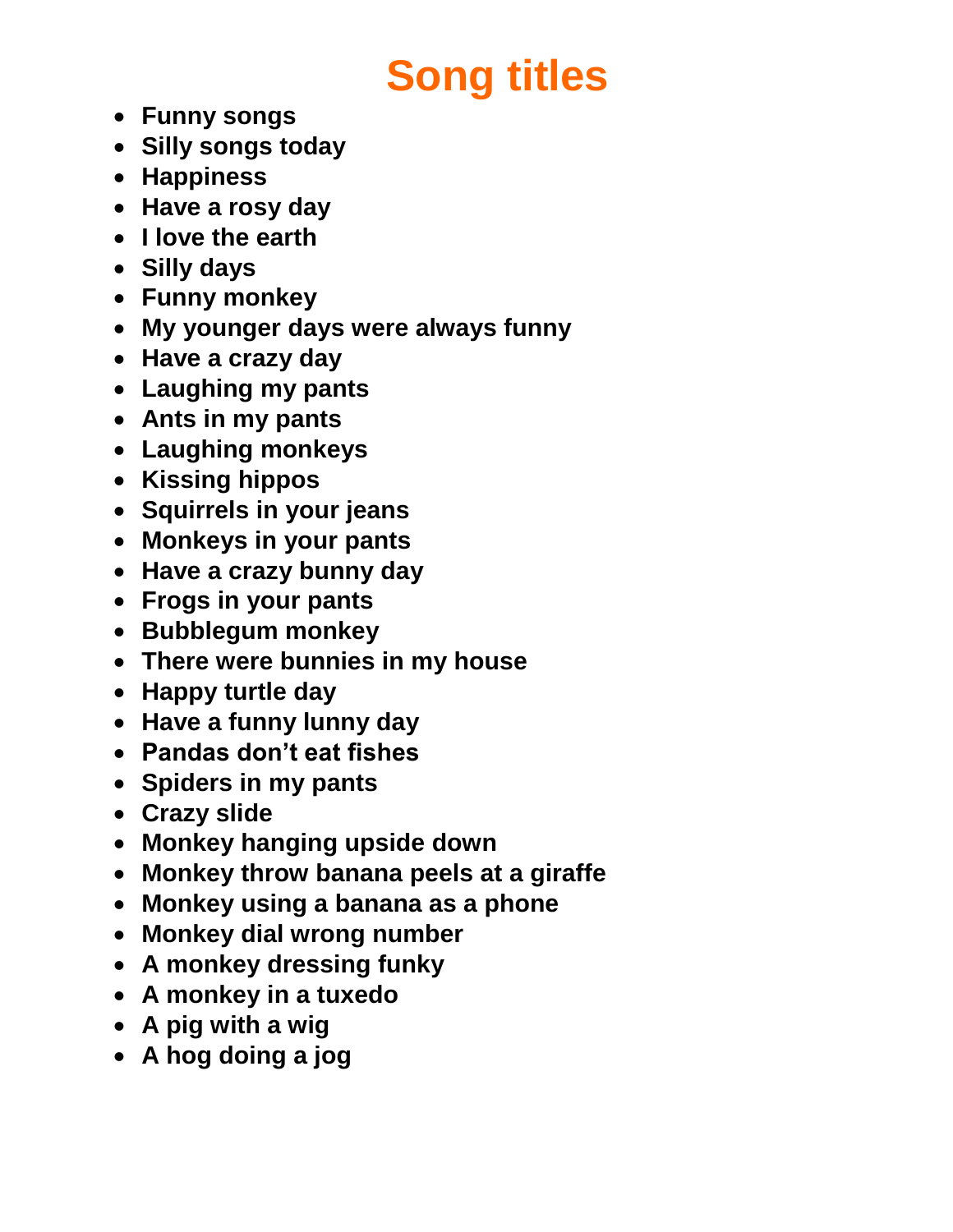

### *Animals are wonderful*

**Written April 13, 2010 at Eugene Coste School by Tobi Galatiuk's and Lisa Gross's Grades 1 and 2 classes, Molly Hamilton, Anthony Burbidge**

#### **Verse 1**

**Animals are wonderful Animals make me laugh I saw a hippo kiss a hippo And a purple tongue giraffe**

#### **Chorus**

 **You might think I"m silly But it"s really really true I saw these funny animals Down at the Calgary Zoo**

#### **Bridge**

**We love funny, wunny, mubbly, bubbly animals We love silly, willy, cuddly, puddly animals**